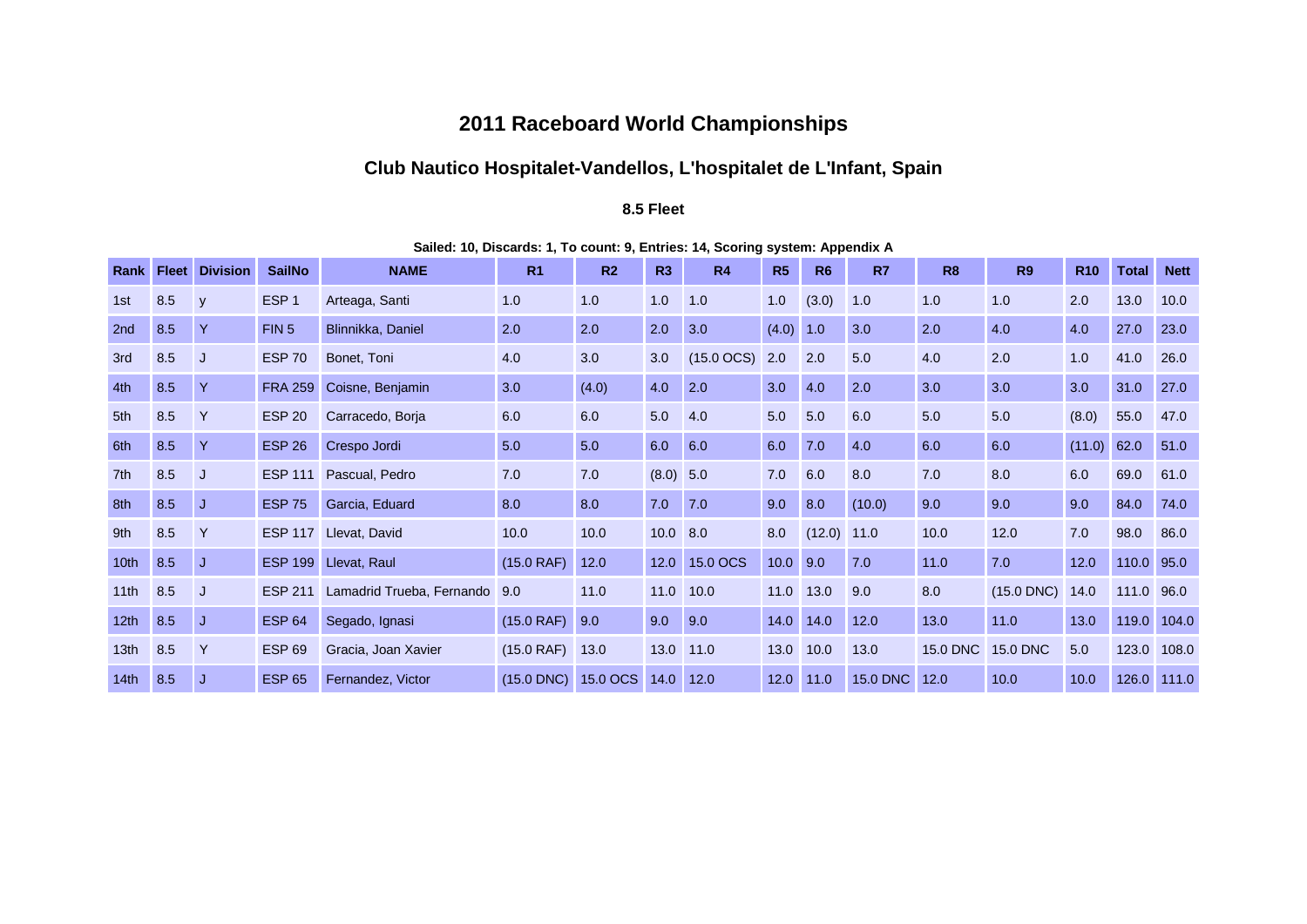#### **8.5W Fleet**

|     |        | <b>Rank Fleet Division</b> | <b>SailNo</b>  | <b>NAME</b>                          | R <sub>1</sub>  | R <sub>2</sub>  | R3  | R <sub>4</sub> | R <sub>5</sub> | R <sub>6</sub>                                                       | R7  | R <sub>8</sub> | R <sub>9</sub> | <b>R10</b>   | <b>Total Nett</b> |      |
|-----|--------|----------------------------|----------------|--------------------------------------|-----------------|-----------------|-----|----------------|----------------|----------------------------------------------------------------------|-----|----------------|----------------|--------------|-------------------|------|
| 1st | 8.5W Y |                            | GBR 607        | Ellis, Harriet                       | (2.0)           | 1.0             | 1.0 | 1.0            | 2.0            | 1.0                                                                  | 2.0 | 1.0            | 2.0            | 1.0          | 14.0              | 12.0 |
| 2nd | 8.5W   |                            | <b>ESP 11</b>  | Dominguez, Maria                     | 1.0             | (2.0)           | 2.0 | 2.0            | 1.0            | 2.0                                                                  | 1.0 | 2.0            | 1.0            | 2.0          | 16.0              | 14.0 |
| 3rd | 8.5W J |                            | <b>ESP 543</b> | Lacambra, Mar                        | $(6.0$ RAF) 3.0 |                 | 3.0 | 3.0            | 4.0            | 4.0                                                                  | 4.0 | 3.0            | 3.0            | 3.0          | 36.0              | 30.0 |
| 4th | 8.5W Y |                            | <b>ESP 40</b>  | Mari, Susanna                        | 3.0             | $(6.0$ RAF) 4.0 |     | 4.0            | 3.0            | 3.0                                                                  | 3.0 | 6.0 DNC 4.0    |                | 6.0 DNC 42.0 |                   | 36.0 |
| 5th | 8.5W   |                            | POL 99         | Marciniak, Grazyna (6.0 DNF) 6.0 DNC |                 |                 |     |                |                | 6.0 DNF 6.0 DNC 6.0 DNC 6.0 DNC 6.0 DNC 6.0 DNC 6.0 DNC 6.0 DNC 60.0 |     |                |                |              |                   | 54.0 |

#### **Sailed: 10, Discards: 1, To count: 9, Entries: 5, Scoring system: Appendix A**

### **9.5 Fleet**

|  |  |  |  |  |  | Sailed: 10, Discards: 1, To count: 9, Entries: 50, Scoring system: Appendix A |  |  |  |  |  |
|--|--|--|--|--|--|-------------------------------------------------------------------------------|--|--|--|--|--|
|--|--|--|--|--|--|-------------------------------------------------------------------------------|--|--|--|--|--|

| <b>Rank</b> | <b>Fleet</b> | <b>Division</b> | <b>SailNo</b>     | <b>NAME</b>        | R <sub>1</sub> | R <sub>2</sub> | R3    | R <sub>4</sub> | R <sub>5</sub> | R <sub>6</sub> | R7     | R <sub>8</sub> | <b>R9</b> | <b>R10</b>     | <b>Total</b> | <b>Nett</b> |
|-------------|--------------|-----------------|-------------------|--------------------|----------------|----------------|-------|----------------|----------------|----------------|--------|----------------|-----------|----------------|--------------|-------------|
| 1st         | 9.5          | M               | SVK <sub>1</sub>  | Pollak, Patrik     | 2.0            | 2.0            | 1.0   | 1.0            | 1.0            | (3.0)          | 3.0    | 1.0            | 1.0       | 1.0            | 16.0         | 13.0        |
| 2nd         | 9.5          |                 | ESP <sub>9</sub>  | Manchon, Curro     | 1.0            | 1.0            | 2.0   | 2.0            | 2.0            | 1.0            | 1.0    | 2.0            | 3.0       | (51.0)<br>DNC) | 66.0         | 15.0        |
| 3rd         | 9.5          |                 | <b>ESP 66</b>     | Colomar, Toni      | 3.0            | 4.0            | (6.0) | 4.0            | 3.0            | 4.0            | 2.0    | 6.0            | 2.0       | 2.0            | 36.0         | 30.0        |
| 4th         | 9.5          | M               | <b>GBR</b><br>365 | Kay, Mark          | 8.0            | (10.0)         | 4.0   | 5.0            | 5.0            | 6.0            | 6.0    | 7.0            | 6.0       | 4.0            | 61.0         | 51.0        |
| 5th         | 9.5          |                 | <b>ESP 47</b>     | Mayans, Marti Juan | (51.0)<br>DNC) | 3.0            | 8.0   | 3.0            | 4.0            | 2.0            | 9.0    | 5.0            | 11.0      | 13.0           | 109.0        | 58.0        |
| 6th         | 9.5          |                 | <b>FRA 89</b>     | Dehouve, Sylvain   | 6.0            | 7.0            | 5.0   | 6.0            | 8.0            | 11.0           | (14.0) | 9.0            | 7.0       | 5.0            | 78.0         | 64.0        |
| 7th         | 9.5          | M               | <b>ESP 36</b>     | Buchau, Alex       | (51.0)<br>DNC) | 9.0            | 12.0  | 9.0            | 6.0            | 7.0            | 4.0    | 10.0           | 5.0       | 7.0            | 120.0        | 69.0        |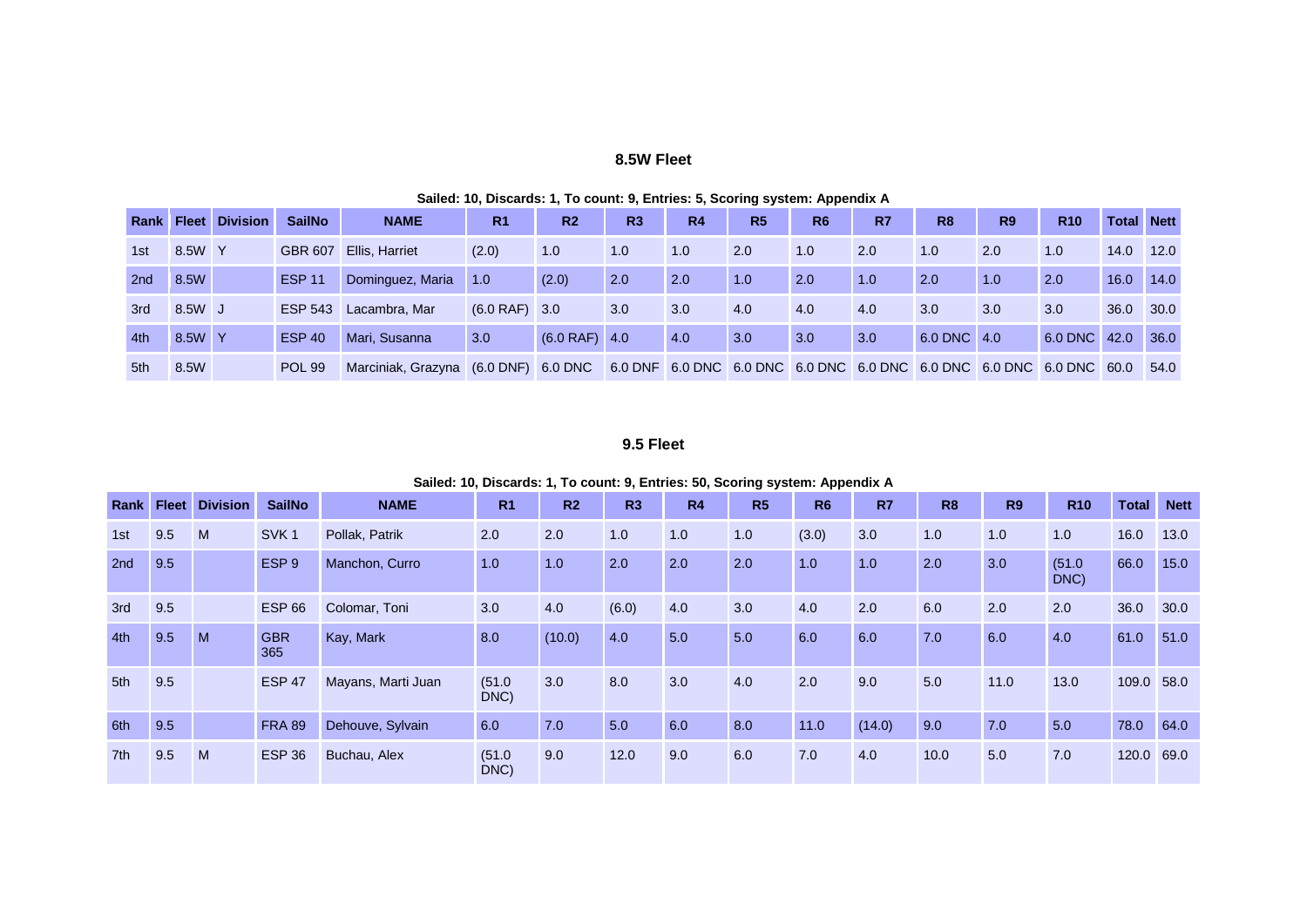| 8th              | 9.5 | <b>GM</b> | FIN <sub>6</sub>  | Blinnikka, Juha                 | 7.0            | 6.0    | 11.0   | 10.0   | 7.0    | 5.0    | 10.0           | 4.0     | 10.0   | (15.0) | 85.0        | 70.0        |
|------------------|-----|-----------|-------------------|---------------------------------|----------------|--------|--------|--------|--------|--------|----------------|---------|--------|--------|-------------|-------------|
| 9th              | 9.5 | M         | <b>JPN 15</b>     | Kazumasa, Sugiura               | 5.0            | 5.0    | 3.0    | 11.0   | 14.0   | 12.0   | 17.0           | 3.0     | (21.0) | 12.0   | 103.0       | 82.0        |
| 10th             | 9.5 | <b>GM</b> | <b>ESP 951</b>    | Lamadrid Rodriguez,<br>Fernando | 9.0            | 11.0   | 13.0   | 14.0   | (15.0) | 8.0    | 8.0            | 8.0     | 13.0   | 10.0   | 109.0       | 94.0        |
| 11th             | 9.5 |           | <b>GBR</b><br>720 | White, John                     | 4.0            | 8.0    | 18.0   | 7.0    | 9.0    | 9.0    | 13.0           | (21.0)  | 12.0   | 20.0   | 121.0       | 100.0       |
| 12th             | 9.5 |           | <b>FRA 45</b>     | Watier, Timothee                | 13.0           | (23.0) | 14.0   | 13.0   | 13.0   | 17.0   | 11.0           | 13.0    | 14.0   | 8.0    | 139.0       | 116.0       |
| 13 <sub>th</sub> | 9.5 | M         | <b>POR 73</b>     | Moura, Pedro                    | 14.0           | 16.0   | 15.0   | 15.0   | 10.0   | 15.0   | 15.0           | 14.0    | 8.0    | (27.0) | 149.0       | 122.0       |
| 14th             | 9.5 | <b>GM</b> | <b>FRA 58</b>     | Loup, Franck                    | (51.0)<br>DSQ) | 12.0   | 7.0    | 8.0    | 17.0   | 20.0   | 12.0           | 16.0    | 15.0   | 16.0   | 174.0       | 123.0       |
| 15 <sub>th</sub> | 9.5 | M         | ESP <sub>4</sub>  | Giribet, Gonzalo                | 10.0           | 13.0   | 16.0   | 12.0   | 16.0   | 18.0   | (51.0)<br>OCS) | 12.0    | 16.0   | 17.0   | 181.0       | 130.0       |
| 16th             | 9.5 |           | <b>GER</b><br>933 | Grundmann, Fabian               | 16.0           | (29.0) | 20.0   | 16.0   | 11.0   | 10.0   | 7.0            | 22.0 SS | 9.0    | 21.0   | 161.0       | 132.0       |
| 17th             | 9.5 | <b>GM</b> | GBR <sub>0</sub>  | Gibson, Christopher             | 12.0           | 14.0   | 9.0    | 21.0   | 20.0   | 14.0   | 20.0           | (23.0)  | 19.0   | 6.0    | 158.0       | 135.0       |
| 18th             | 9.5 | M         | <b>ARG</b><br>355 | Consorte, Fernando              | 21.0           | 24.0   | 23.0   | 17.0   | 12.0   | 13.0   | 5.0            | 20.0    | 4.0    | (36.0) | 175.0       | 139.0       |
| 19 <sub>th</sub> | 9.5 |           | <b>CZE 110</b>    | Kamensky, Radim                 | 11.0           | 17.0   | 19.0   | 18.0   | (30.0) | 21.0   | 21.0           | 15.0    | 20.0   | 9.0    | 181.0       | 151.0       |
| 20th             | 9.5 | $\vee$    | <b>GER</b><br>201 | Homrighausen, Heiner            | 17.0           | 15.0   | 22.0   | 23.0   | 23.0   | (25.0) | 16.0           | 19.0    | 18.0   | 3.0    | 181.0       | 156.0       |
| 21st             | 9.5 | $\vee$    | <b>FRA 171</b>    | Jean, Asia                      | (51.0)<br>RAF) | 19.0   | 10.0   | 24.0   | 18.0   | 23.0   | 19.0           | 22.0    | 22.0   | 18.0   |             | 226.0 175.0 |
| 22 <sub>nd</sub> | 9.5 | $\vee$    | <b>FIN 50</b>     | Mannisto, Kai                   | 20.0           | 18.0   | 17.0   | (25.0) | 21.0   | 19.0   | 18.0           | 25.0    | 23.0   | 23.0   | 209.0       | 184.0       |
| 23rd             | 9.5 | M         | <b>ESP 54</b>     | Pascual, Alberto                | 18.0           | 21.0   | (30.0) | 27.0   | 22.0   | 16.0   | 22.0           | 27.0    | 17.0   | 29.0   | 229.0       | 199.0       |
| 24th             | 9.5 | <b>GM</b> | <b>GER</b><br>475 | Kowollik, Christian             | 22.0           | 20.0   | 26.0   | 19.0   | 24.0   | 22.0   | 28.0           | 24.0    | (34.0) | 19.0   | 238.0 204.0 |             |
| 25 <sub>th</sub> | 9.5 | $\vee$    | <b>POL 125</b>    | Frydrychowicz, Pawel            | 19.0           | 30.0   | 27.0   | (31.0) | 19.0   | 27.0   | 27.0           | 18.0    | 27.0   | 25.0   | 250.0       | 219.0       |
| 26th             | 9.5 | M         | <b>CZE 113</b>    | Kamensky, Pavel                 | 23.0           | 22.0   | (34.0) | 28.0   | 25.0   | 24.0   | 26.0           | 26.0    | 24.0   | 24.0   | 256.0 222.0 |             |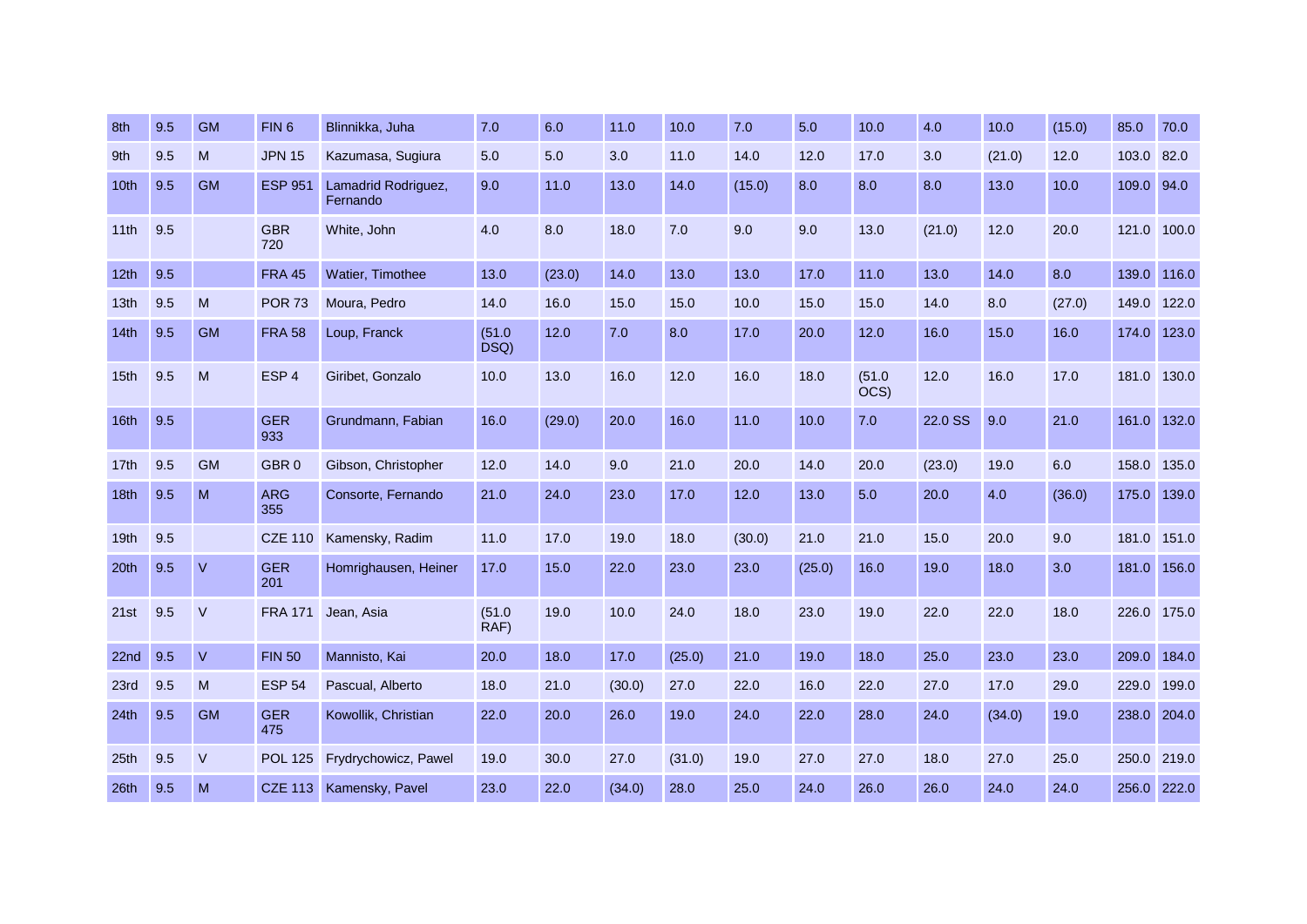| 27th             | 9.5 |           | <b>POL 236</b>     | Chalupczak, Adam      | 15.0           | 25.0               | 24.0               | 26.0               | 35.0               | 28.0   | 34.0           | 34.0               | (51.0<br>DNC)      | 14.0               | 286.0 235.0 |       |
|------------------|-----|-----------|--------------------|-----------------------|----------------|--------------------|--------------------|--------------------|--------------------|--------|----------------|--------------------|--------------------|--------------------|-------------|-------|
| 28th             | 9.5 |           | <b>ARG</b><br>314  | De Carolis, Javier    | 27.0           | 28.0               | 25.0               | 20.0               | (32.0)             | 31.0   | 25.0           | 30.0               | 26.0               | 26.0               | 270.0       | 238.0 |
| 29th             | 9.5 | <b>GM</b> | <b>AUS 368</b>     | Reynolds, Richard     | 24.0           | 31.0               | 21.0               | 33.0               | 31.0               | (34.0) | 32.0           | 28.0               | 28.0               | 22.0               | 284.0       | 250.0 |
| 30th             | 9.5 | M         | <b>ARG</b><br>317  | Azzoni, Marcelo       | 26.0           | 26.0               | 28.0               | 30.0               | 26.0               | 32.0   | 29.0           | (51.0)<br>DSQ)     | 29.0               | 31.0               | 308.0       | 257.0 |
| 31st             | 9.5 |           | <b>ARG</b><br>371  | Gonzalez, Sebastian   | 25.0           | 32.0               | 43.0               | 29.0               | 27.0               | 33.0   | 24.0           | 37.0               | 25.0               | (51.0)<br>DNC)     | 326.0 275.0 |       |
| 32nd             | 9.5 |           | <b>ESP 711</b>     | <b>Soriano Torres</b> | 34.0           | 27.0               | 32.0               | 36.0               | 28.0               | (37.0) | 30.0           | 29.0               | 31.0               | 30.0               | 314.0       | 277.0 |
| 33rd             | 9.5 | <b>GM</b> | <b>ARG</b><br>373  | Barquero, Juan        | 28.0           | 34.0               | 31.0               | 38.0               | 33.0               | 29.0   | 31.0           | 35.0               | (51.0)<br>DNC)     | 33.0               | 343.0       | 292.0 |
| 34 <sub>th</sub> | 9.5 |           | <b>NOR 40</b>      | <b>Arne Nervik</b>    | (51.0)<br>DNC) | 51.0<br><b>DNC</b> | 33.0               | 22.0               | 29.0               | 30.0   | 33.0           | 32.0               | 32.0               | 35.0               | 348.0       | 297.0 |
| 35th             | 9.5 | M         | <b>GBR</b><br>1111 | Leone, Paul           | (51.0)<br>DNC) | 51.0<br><b>DNC</b> | 51.0<br><b>DNC</b> | 51.0<br><b>DNC</b> | 51.0<br><b>DNC</b> | 26.0   | 23.0           | 11.0               | 30.0               | 11.0               | 356.0       | 305.0 |
| 36th             | 9.5 |           | <b>FRA 619</b>     | Ghio, Jean Jacques    | 29.0           | 38.0 SS            | 36.0               | 32.0               | (51.0)<br>DNC)     | 43.0   | 37.0           | 31.0               | 33.0               | 28.0               | 358.0       | 307.0 |
| 37th             | 9.5 | M         | <b>AUS 456</b>     | <b>Coleman Pat</b>    | 32.0           | 35.0               | 35.0               | 34.0               | 36.0               | 39.0   | 41.0           | (42.0)             | 35.0               | 38.0               | 367.0       | 325.0 |
| 38th             | 9.5 | <b>GM</b> | <b>AUS 909</b>     | Macinnes, Greg        | 31.0           | 36.0               | 38.0               | (42.0)             | 37.0               | 38.0   | 38.0           | 38.0               | 37.0               | 40.0               | 375.0       | 333.0 |
| 39th             | 9.5 |           | <b>ARG</b><br>331  | Reynaud, Alejandro    | 33.0           | (51.0)<br>DNC)     | 39.0               | 41.0               | 39.0               | 36.0   | 35.0           | 33.0               | 38.0               | 51.0<br><b>DNC</b> | 396.0       | 345.0 |
| 40th             | 9.5 |           | <b>ESP 736</b>     | Reyes, Carlos         | 38.0           | 41.0               | 42.0               | 40.0               | (51.0)<br>DNC)     | 40.0   | 42.0           | 40.0               | 36.0               | 34.0               | 404.0       | 353.0 |
| 41st             | 9.5 | M         | <b>ESP 57</b>      | Alceda, Luis          | (51.0)<br>DNC) | 39.0               | 40.0               | 37.0               | 34.0               | 41.0   | 36.0           | 36.0               | 51.0<br><b>DNC</b> | 41.0               | 406.0 355.0 |       |
| 42nd 9.5         |     | <b>GM</b> | <b>ESP 177</b>     | Camacho, Luis         | 39.0           | 38.0               | 37.0               | 39.0               | 40.0               | 42.0   | (51.0)<br>DNC) | 39.0               | 51.0<br><b>DNC</b> | 37.0               | 413.0       | 362.0 |
| 43rd             | 9.5 | <b>GM</b> | <b>ARG</b><br>345  | Zerga, Guillermo      | 30.0           | (51.0)<br>RAF)     | 41.0               | 35.0               | 51.0<br><b>DNC</b> | 35.0   | 39.0           | 51.0<br><b>DNC</b> | 39.0               | 51.0<br><b>DNC</b> | 423.0       | 372.0 |